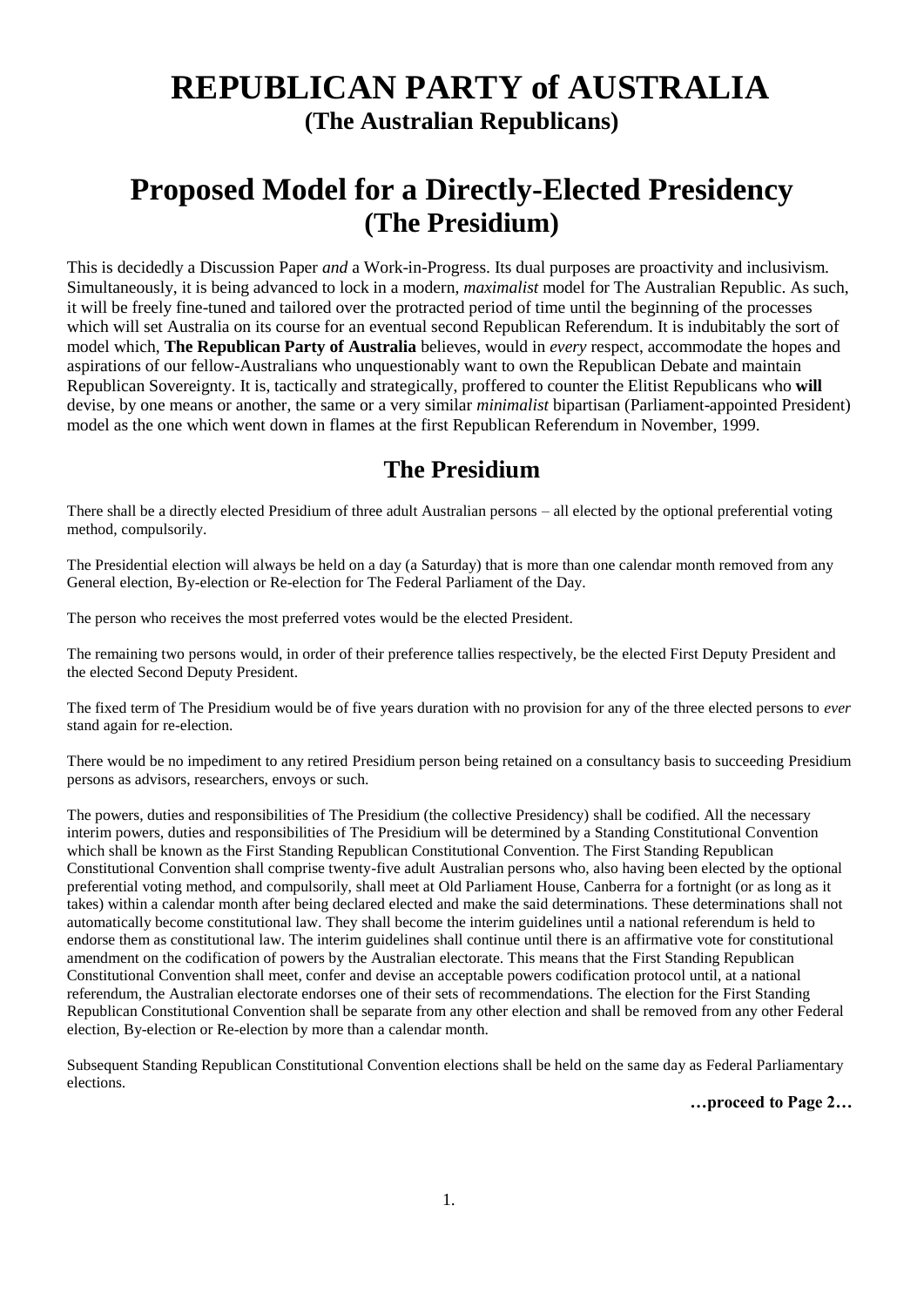The First Standing Republican Constitutional Convention elected shall also determine what the governing criteria shall be for final eligibility for candidature for direct election of The Presidency. Furthermore, the First Standing Republican Constitutional Convention elected shall determine who the very first batch of eligible candidates (a maximum of twenty-five) for The Presidium shall be. It is a given that subsequently elected Standing Republican Constitutional Convention persons shall consider any recommendations from sources such as The Australian Constitutional Lawyers Forum (see below) for variations to the powers, duties and responsibilities of The Presidium. Any of these that are forthcoming shall be put to the Australian electorate for endorsement by way of a national referendum.

Subsequently elected Standing Republican Constitutional Conventions shall determine who the twenty-five eligible candidates for the second Presidential elections and subsequent Presidential elections shall be.

#### **Powers, Duties and Responsibilities of The Presidium**

The Presidium would be the Chief Protectors of the Australian *Republican* Constitution.

The Presidium would also be the Chief Defenders of the Australian Charter of Rights, Freedoms and Responsibilities which would be, in the first instance (and for possibly a generation to follow), Statute Law.

The Presidium may seek the counsel of the nine Australian Solicitors-General, The Law Reform Commission of Australia and a new body: The Australian Constitutional Lawyers Forum. This new Forum would be headed by an eminent academic constitutional lawyer such as **Professors George Williams, Greg Craven, Michael Coper, John McMillan or John Nethercote**. The Forum would number nine constitutional lawyers in ALL and would be appointed by The Government of the Day for a five year term with the option of an extension of the term for a maximum of another five years at the discretion of the Government of the Day.

The Presidium (at least 2 of the 3 Presidium persons) would sign ALL new law and ALL repealed law into effect.

The Presidium (at least 2 of the 3 Presidium persons) would sign into law ANY or ALL Executive (Emergency) Orders submitted to it by the Government of the Day but revoke such Orders, as warranted, or when The Presidium deemed it fitting to do so.

The President would be the Australian Head-of-State. He or she shall open all sessions of The House of Representatives and welcome all visiting Heads-of-State or Heads-of-Government from other countries. He or she would swear into Office ALL elected or appointed Ministers of State, High Court and Federal Court judges. He or she would represent Australia on grand international occasions and open Australian trade shows, tourism promotions and technology expositions. He or she would represent Australia at funerals and weddings of international dignitaries and at significant war memorial ceremonies amongst other things.

The First Deputy President would Chair the proceedings of The Australian Senate for as long as that august body survives. He or she would also Chair ALL formal Meetings of the Council of Australian Governments [COAG]. Further, he or she would deputise for The President in the event that The President could not practicably, for whatever reason, undertake his or her duties and responsibilities.

The First Deputy President would fill The President's position for the remainder of The President's five year term in the event of the death, resignation or dismissal of The President as the result of a proven serious misdemeanour or indictable crime, a blatant conflict of interest, incapacity (mental or physical), corruption or attempted corruption *whilst The President was actually in office*. The dismissal, per se, would be determined by a clear two-thirds majority of a Joint Sitting of the Federal Parliament.

The Second Deputy President would Chair the proceedings of a Standing Inter-State Commission (see Section 101 of the existing monarchical Australian Constitution). This Commission, a twenty-five person entity which also would be elected for a five year term (with a possible five year extension of term) by the optional preferential, but compulsory, voting method would deal with inquiries, submissions and reports into the formal *regionalising* of the governmental and bureaucratic structures of the nation. In time, it is envisaged that the Second Deputy President would Chair the proceedings of a Standing Inter-Regional Commission. Another role for the Second Deputy President would be to Chair a Permanent Reconciliation Commission.

**…proceed to Page 3…**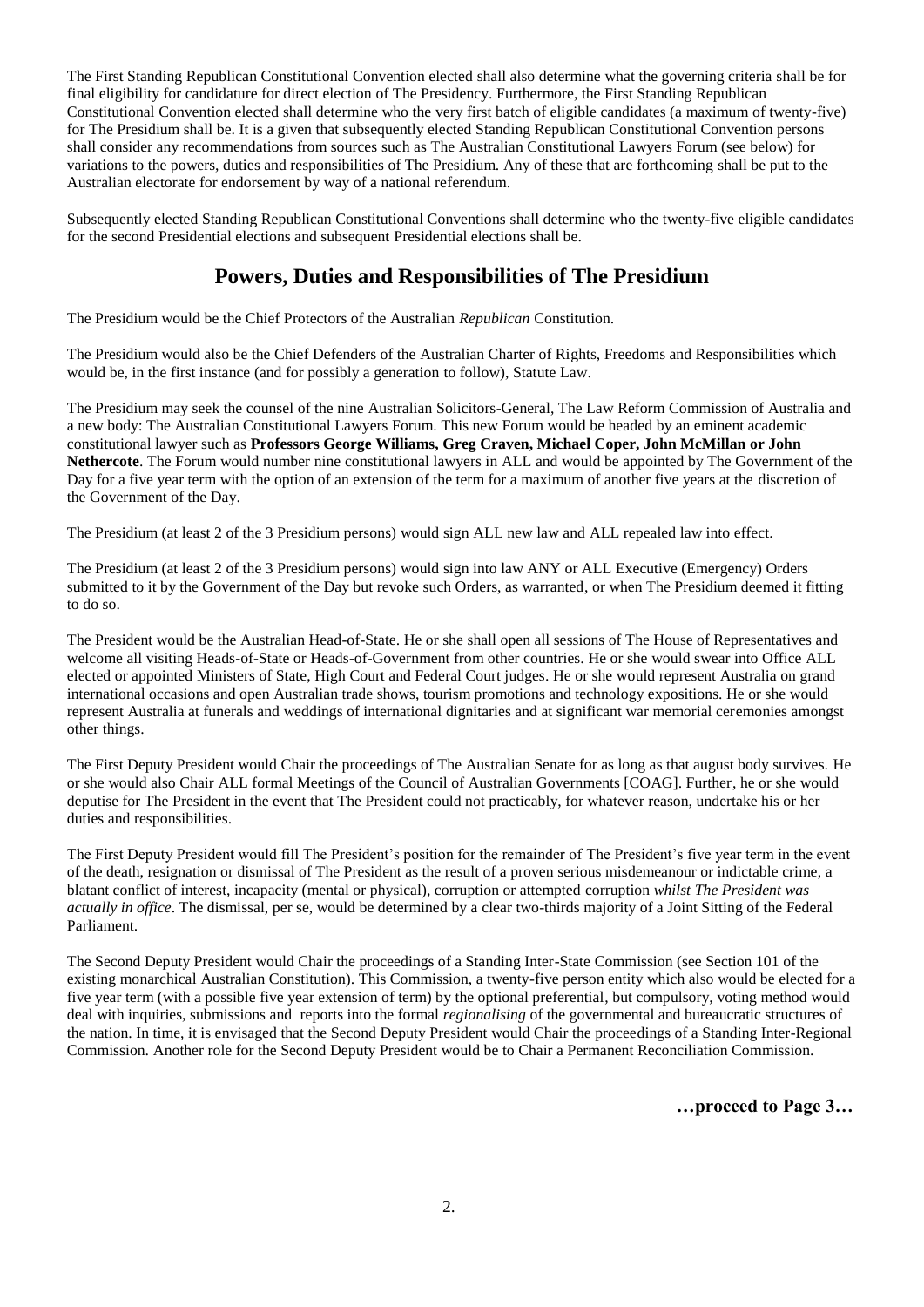The Second Deputy President would, obviously enough, secondarily deputise for The First Deputy President in the event of The First Deputy President not being able to, for whatever reason, undertake either his or her own duties or their primary First Deputy Presidential duties and/or responsibilities.

Replacements, if necessary, for the First and Second Deputy Presidents would be determined by the High Court sitting as The Court of Disputed Returns and utilising the established 'countback' method.

The Presidium would, without fear or favour, be empowered to warn, advise and counsel the Executive Government of the Day as to the wisdom, efficacy or marginality of its policy deliberations or law-making intentions as the Presidium might perceive them.

The Presidium would have Prerogative of Mercy powers and confer on Submissions for Pardons and make majority decisions in that regard, and, if deemed appropriate and elucidating, give reasons for the affirmative or negative determinations that it makes, in the public interest.

The Presidium would have Special Proclamations powers to make simple corrections and retroactive adjustments to unenvisaged or extenuating circumstances of laws which are in existence and prior to the formal amendment of those particular laws by The Government of the Day.

The Presidium shall receive, consider and refer to The Parliament of the Day ALL properly prepared, constitutionally valid petitions from a minimum of 10,000 adult Australian citizens – those verifiable, living, non-duplicated, registered citizens whose correct names and addresses clearly appear on the Commonwealth Electoral Roll. Fifty (50) ineligible Petitioners would be sufficient to render such a Petition void and/or invalid. The Australian Electoral Commission would determine the validity, or otherwise, of a petition.

Presidium persons shall be immune from prosecution on offences alleged to have been committed prior to the commencement of their terms on The Presidium. Such immunity shall not be available once the term of a Presidium person has ended/expired.

Presidium persons shall have the very same privilege rights as Federal Parliamentarians provided ALL statements which might be covered by privilege are made within the confines of the Presidential Suite of Offices in any of the 8 capital cities.

### **Eligibility for Candidature to The Presidium**

Candidates for election to The Presidium must be adult Australian males or females who have **either** reached the age of thirtyfive (35) or who would turn thirty-five (35) no later than in the first year of their five year term on The Presidium **or** who would not turn seventy (70) any earlier than in the fifth year of their five year term.

A maximum of twenty-five (25) candidates will be allowed to formally nominate. The 'worthiness' criteria shall be finally determined by the elected Standing Republican Constitutional Convention (see above). However, one of the criterions for eligible candidature will be that candidates for The Presidium must **either** have the official, written, authorised and published endorsement of at least one federally-registered Political Party **or** the nomination signatures of two thousand, five hundred (2,500) eligible, correctly enrolled voters – with two hundred and fifty (250) at least from each of the six (6) States and one hundred (100) at least from each of the two (2) Territories.

Presidium candidates must not spend more than a cumulative fixed sum of \$250,000 on their Australia-wide election campaign(s).The Commonwealth Electoral Act shall be amended to specify that Presidium candidates who have been proven guilty of spending more than the cumulative fixed sum or of attempting to, either directly or indirectly, spend more than the maximum cumulative limit will be disqualified from candidature and heavily fined (up to \$250,000 – CPI adjustable upwards after the first two presidential elections), and/or, if the Court of Disputed Returns so determines it, imprisoned for up to five years. There would also be *permanent* disqualification for proven excessive spenders.

Presidium candidates shall be eligible for electoral funding at the same going rate per primary vote as is provided for Australian Parliamentary candidates and will have their \$5,000 deposits refunded if they achieve 4% of the overall Australiawide primary vote.

Presidium candidates, essentially, must satisfy the same constitutional eligibility criteria as that which applies to candidates for election to either House of The Federal Parliament (refer to the existing monarchical Australian Constitution).

**…proceed to Page 4…**